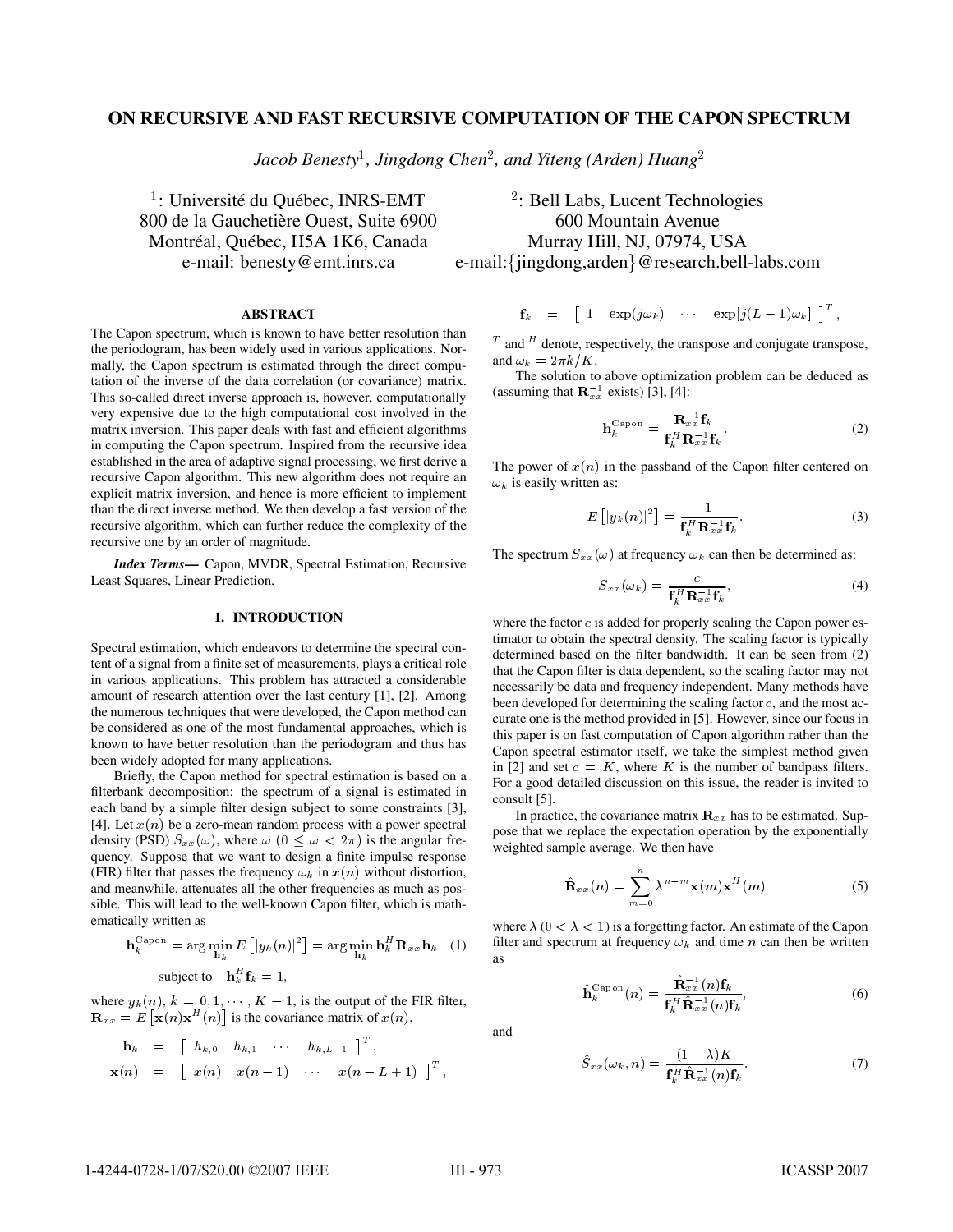We deduce from  $(6)$  and  $(7)$  that:

$$
K(1-\lambda)\hat{\mathbf{R}}_{xx}(n)\hat{\mathbf{h}}_k^{\text{Capon}}(n) = \hat{S}_{xx}(\omega_k, n)\mathbf{f}_k. \tag{8}
$$

Taking into account all frequencies  $\omega_k$ ,  $k = 0, 1, \dots, K - 1$ , we can rewrite (8) into the following form:

$$
K(1 - \lambda)\hat{\mathbf{R}}_{xx}(n)\hat{\mathbf{H}}(n) = \mathbf{F}\hat{\mathbf{S}}_{xx}(\omega_k, n), \tag{9}
$$

where

$$
\hat{\mathbf{H}}(n) = \begin{bmatrix} \hat{\mathbf{h}}_0^{\text{Capon}}(n) & \cdots & \hat{\mathbf{h}}_{K-1}^{\text{Capon}}(n) \end{bmatrix}, \n\mathbf{F} = \begin{bmatrix} \mathbf{f}_0 & \mathbf{f}_1 & \cdots & \mathbf{f}_{K-1} \end{bmatrix}, \n\hat{\mathbf{S}}_{xx}(\omega_k, n) = \text{diag} \left\{ \hat{S}_{xx}(\omega_0, n), \cdots, \hat{S}_{xx}(\omega_{K-1}, n) \right\}.
$$

For  $K = L$ , **F** is the Fourier matrix and  $F^H F = K I$  so  $F^{-1} =$  $\frac{1}{K} \mathbf{F}^H$ . We then obtain the following interesting decomposition:

$$
\hat{\mathbf{S}}_{xx}(\omega_k, n) = (1 - \lambda) \mathbf{F}^H \hat{\mathbf{R}}_{xx}(n) \hat{\mathbf{H}}(n).
$$
 (10)

#### **2. A RECURSIVE COMPUTATION OF THE INVERSE SPECTRUM**

The estimation of the Capon spectrum using (7) and (10) requires the computation of the inverse of the covariance matrix, which can be computationally very expensive. The aim of this section is to develop a recursion for the Capon algorithm so that the spectrum can be estimated more efficiently.

The covariance matrix of the signal  $x(n)$  can be computed recursively,

$$
\hat{\mathbf{R}}_{xx}(n) = \lambda \hat{\mathbf{R}}_{xx}(n-1) + \mathbf{x}(n)\mathbf{x}^{H}(n).
$$
 (11)

By using the matrix inversion lemma [6],  $\hat{\mathbf{R}}_{xx}^{-1}(n)$  can also be computed recursively:

$$
\hat{\mathbf{R}}_{xx}^{-1}(n) = \lambda^{-1} \hat{\mathbf{R}}_{xx}^{-1}(n-1) - \lambda^{-2} \varphi(n) \mathbf{g}'(n) \mathbf{g}'^{H}(n), \qquad (12)
$$

where

$$
\mathbf{g}'(n) = \hat{\mathbf{R}}_{xx}^{-1}(n-1)\mathbf{x}(n)
$$
 (13)

is the *a priori* Kalman gain vector and

$$
\varphi(n) = \frac{\lambda}{\lambda + \mathbf{x}^H(n)\hat{\mathbf{R}}_{xx}^{-1}(n-1)\mathbf{x}(n)}.
$$
 (14)

The *a posteriori* Kalman gain vector  $\mathbf{g}(n) = \mathbf{R}_{xx}^{-1}(n)\mathbf{x}(n)$  is related to  $\mathbf{g}'(n)$  by [7]:

$$
\mathbf{g}(n) = \lambda^{-1} \varphi(n) \mathbf{g}'(n). \tag{15}
$$

Now, if we pre- and post-multiply both sides of (12) by  $f_k^H$  and  $f_k$ respectively and with the help of (7), we get:

$$
\frac{(1-\lambda)K}{\hat{S}_{xx}(\omega_k,n)} = \frac{\lambda^{-1}(1-\lambda)K}{\hat{S}_{xx}(\omega_k,n-1)} - \lambda^{-2}\varphi(n)\left|\mathbf{f}_k^H\mathbf{g}'(n)\right|^2, \quad (16)
$$

hence,

$$
\hat{S}_{xx}^{-1}(\omega_k, n) = \lambda^{-1} \hat{S}_{xx}^{-1}(\omega_k, n-1) - \lambda^{-2} \varphi'(n) |v_{\mathbf{g},k}(n)|^2 , \quad (17)
$$

where

$$
\varphi'(n) = (1 - \lambda)^{-1} K^{-1} \varphi(n)
$$
 (18)

and

$$
v_{\mathbf{g},k}(n) = \mathbf{f}_k^H \mathbf{g}'(n). \tag{19}
$$

Expression (17) shows how the inverse spectrum of the signal  $x(n)$  at frequency  $\omega_k$  and time n can be computed recursively, from its value at time  $n - 1$ , when a new data sample is available. The recursive algorithm can be summarized as follows:

- At the beginning, initialize  $\mathbf{R}_{xx}^{-1}(0) = E_0^{-1} \mathbf{I}$  ( $E_0$  is the signal energy), and  $\hat{S}_{xx}^{-1}(\omega_k, 0) = L/[E_0(1 - \lambda)K]$ .
- When a new data sample is measured at time n, update  $g'(n)$ ,  $\varphi(n)$ ,  $\mathbf{R}_{xx}^{-1}(n)$ , and  $\varphi'(n)$  according to (13), (14), (12), and (18), respectively.
- $\bullet$  At time *n*, estimate the inverse spectrum according to (17).

From (17), we see that the estimation of the inverse Capon spectrum requires the computation of one inner product. The corresponding complexity is proportional to  $KL$ . For  $K = L$ , this complexity is proportional to  $L^2$ , which is quite high for practical applications. A natural question then arises: can we further reduce the number of operations to make it linear with respect to  $L$ ? In the next section, we will discuss an efficient recursive Capon algorithm.

### **3. A FAST RECURSIVE ALGORITHM**

In this section, we are going to show that the inner product  $v_{g,k}(n) = \mathbf{f}_k^H \mathbf{g}'(n)$  can be computed recursively with a couple of multiplications only at each iteration, instead of  $L$ . As a result, the complexity of the entire algorithm will be reduced significantly since  $v_{g,k}(n)$  has to be evaluated K times for every time sample n.

#### **3.1. A Fast Algorithm Based on Linear Prediction**

It is well-known that the *a priori* Kalman gain vector of order  $L + 1$ can be computed in two different ways [7]:

$$
\mathbf{g}'_1(n) = \begin{bmatrix} \mathbf{g}'(n) \\ 0 \end{bmatrix} + \frac{e_b(n)}{E_b(n-1)} \begin{bmatrix} -\mathbf{b}(n-1) \\ 1 \end{bmatrix}
$$
 (20)

$$
= \left[ \begin{array}{c} 0 \\ \mathbf{g}'(n-1) \end{array} \right] + \frac{e_{\mathbf{a}}(n)}{E_{\mathbf{a}}(n-1)} \left[ \begin{array}{c} 1 \\ -\mathbf{a}(n-1) \end{array} \right], \quad (21)
$$

where  $a(n)$  and  $b(n)$  are, respectively, the forward and backward predictors of order L,  $e_a(n)$  and  $e_b(n)$  are the *a priori* forward and backward prediction error signals, and  $E_a(n)$  and  $E_b(n)$  are the forward and backward prediction error energies.

Consider the following vector of length  $L + 1$ :

$$
\begin{array}{rcl}\n\mathbf{f}_{1,k} & = & \left[ \begin{array}{cc} 1 & \exp(j\omega_k) & \cdots & \exp(j\omega_k L) \end{array} \right]^T \\
& = & \left[ \begin{array}{cc} \mathbf{f}_k^T & \exp(j\omega_k L) \end{array} \right]^T = \left[ \begin{array}{cc} 1 & \exp(j\omega_k) \mathbf{f}_k^T \end{array} \right]^T.\n\end{array}
$$

If we pre-multiply both sides of (20) and (21) by  $f_{\parallel k}^H$ , we obtain the recursion:

$$
v_{g,k}(n) = \exp(-j\omega_k)v_{g,k}(n-1) -
$$
  
\n
$$
\frac{e_b(n)}{E_b(n-1)} [\exp(-j\omega_k L) - v_{b,k}(n-1)] +
$$
  
\n
$$
\frac{e_a(n)}{E_a(n-1)} [1 - \exp(-j\omega_k)v_{a,k}(n-1)],
$$
\n(22)

where

$$
v_{a,k}(n-1) = \mathbf{f}_k^H \mathbf{a}(n-1), \tag{23}
$$

$$
v_{\mathrm{b},k}(n-1) = \mathbf{f}_k^H \mathbf{b}(n-1). \tag{24}
$$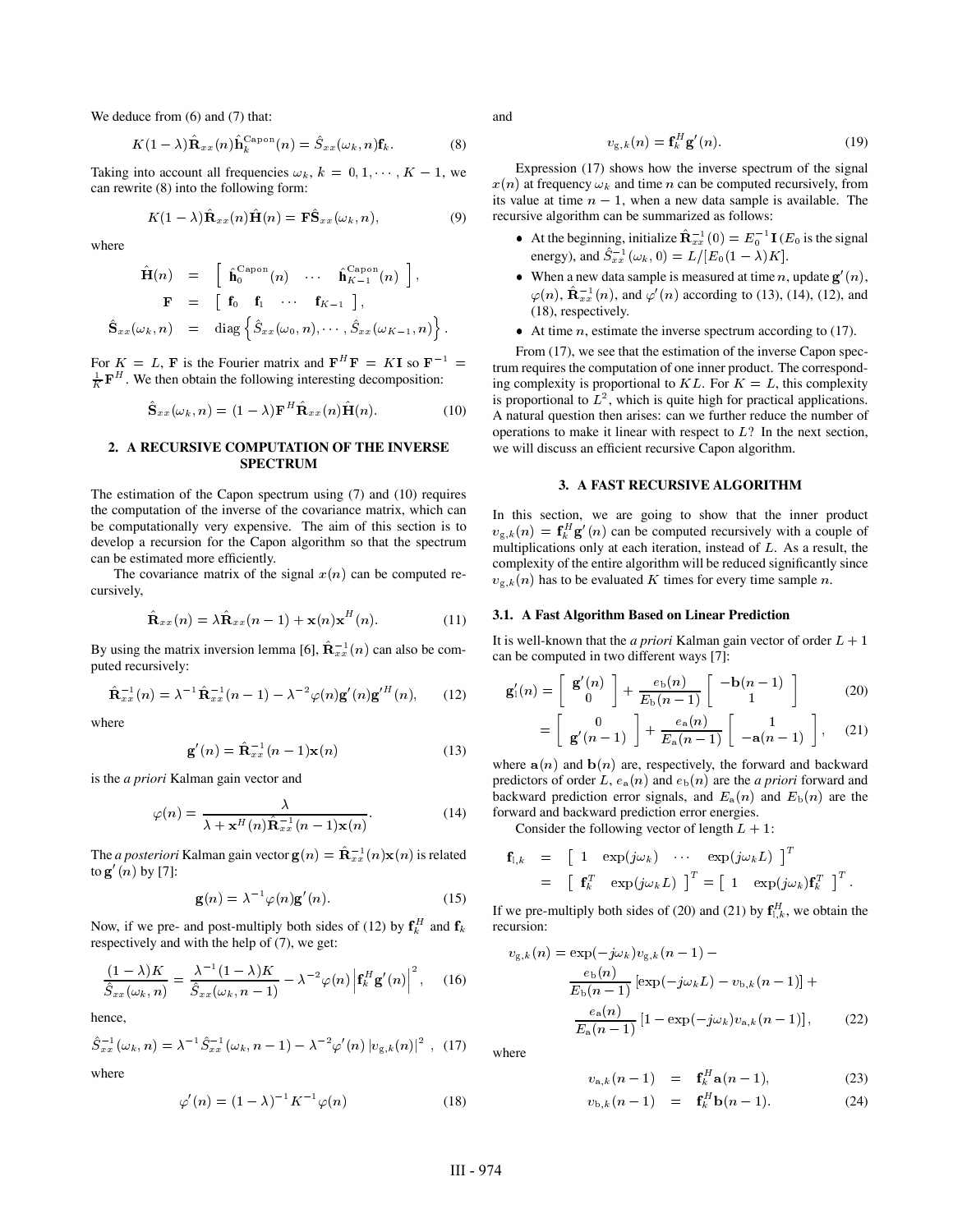In order for  $(22)$  to be efficient,  $(23)$  and  $(24)$  need to be computed recursively. This can be easily done thanks to the update equations of the forward and backward predictors:

$$
\mathbf{a}(n) = \mathbf{a}(n-1) + \frac{e_n^*(n)}{\alpha(n-1)} \mathbf{g}'(n-1), \quad (25)
$$

$$
\mathbf{b}(n) = \mathbf{b}(n-1) + \frac{e_b^*(n)}{\alpha(n)} \mathbf{g}'(n), \qquad (26)
$$

where the superscript  $*$  is the complex conjugate operator and  $\alpha(n) = \lambda/\varphi(n)$ . Now, if we pre-multiply both sides of (25) and (26) by  $f_k^H$ , we deduce the two recursions:

$$
v_{a,k}(n) = v_{a,k}(n-1) + \frac{e_a^*(n)}{\alpha(n-1)} v_{g,k}(n-1), \quad (27)
$$

$$
v_{\mathrm{b},k}(n) = v_{\mathrm{b},k}(n-1) + \frac{e_{\mathrm{b}}^{*}(n)}{\alpha(n)} v_{\mathrm{g},k}(n). \tag{28}
$$

The two previous expressions should be used in (22). Therefore, the inner product  $v_{g,k}(n)$  can be estimated with roughly six complex multiplications, instead of L. To summarize, the fast recursive algorithm estimates the inverse spectrum according to the following iterative steps.

- At the beginning, initialize  $\mathbf{g}'(0) = \mathbf{a}(0) = \mathbf{b}(0) = 0$ ,  $\alpha(0) \; = \; \lambda, \; E_{\rm a}(0) \; = \; E_0, \; E_{\rm b}(0) \; = \; E_0 \lambda^{-L}, \; v_{{\rm a},k}(0) \; = \; .$  $v_{\text{b},k}(0) = v_{\text{g},k}(0) = 0$ , and  $S_{xx}^{-1}(\omega_k, 0) = L/[E_0(1 \lambda[K],\ \forall k.$
- $\bullet$  At time *n*, compute

$$
e_{a}(n) = x(n) - a^{H}(n-1)x(n-1),
$$
\n
$$
\alpha_{1}(n) = \alpha(n-1) + |e_{a}(n)|^{2}/E_{a}(n-1),
$$
\n
$$
\begin{bmatrix}\n\mathbf{t}(n) \\
m(n)\n\end{bmatrix} = \begin{bmatrix}\n0 \\
\mathbf{g}'(n-1)\n\end{bmatrix} + \begin{bmatrix}\n1 \\
-a(n-1)\n\end{bmatrix}.
$$
\n
$$
E_{a}(n) = \lambda [E_{a}(n-1) + |e_{a}(n)|^{2}/\alpha(n-1)],
$$
\n
$$
a(n) = a(n-1) + \mathbf{g}'(n-1)e_{a}^{*}(n)/\alpha(n-1),
$$
\n
$$
e_{b}(n) = x(n-L) - b^{H}(n-1)x(n),
$$
\n
$$
g'(n) = \mathbf{t}(n) + \mathbf{b}(n-1)m(n),
$$
\n
$$
\alpha(n) = \alpha_{1}(n) - e_{b}^{*}(n)m(n),
$$
\n
$$
E_{b}(n) = \lambda [E_{b}(n-1) + |e_{b}(n)|^{2}/\alpha(n)],
$$
\n
$$
\mathbf{t}(n) = \mathbf{b}(n-1) + \mathbf{g}'(n)e_{b}^{*}(n)/\alpha(n),
$$
\n
$$
\mu_{b}(n) = \mu_{b}(n-1) + \mathbf{g}'(n)e_{b}^{*}(n)/\alpha(n),
$$
\n
$$
\mu_{b}(n) = \frac{\varphi(n)}{(1-\lambda)K}.
$$
\n
$$
E_{b}(n) = \mathbf{h}_{b}(n) = \mathbf{h}_{b}(n) = \mathbf{h}_{b}(n) = \mathbf{h}_{b}(n) = \mathbf{h}_{b}(n) = \mathbf{h}_{b}(n) = \mathbf{h}_{b}(n) = \mathbf{h}_{b}(n) = \mathbf{h}_{b}(n) = \mathbf{h}_{b}(n) = \mathbf{h}_{b}(n) = \mathbf{h}_{b}(n) = \mathbf{h}_{b}(n) = \mathbf{h}_{b}(n) = \mathbf{h}_{b}(n) = \mathbf{h}_{b}(n) = \mathbf{h}_{b}(n) = \mathbf{h}_{b}(n) = \mathbf{h}_{b}(n) = \mathbf{h}_{b}(n) = \mathbf{h}_{b}(
$$

• At time *n*, estimate  $v_{a,k}(n-1)$ ,  $v_{b,k}(n-1)$ ,  $v_{g,k}(n)$ , and  $S_{xx}^{-1}(\omega_k, n)$  according to (27), (28), (22), and (17), respectively.

## **3.2. Complexity Analysis**

Now let us compare the computational complexity of the directinverse, the recursive, and the fast recursive Capon algorithms. Here the computational complexity is evaluated in terms of the number of real-valued multiplications/divisions required for the implementation of each algorithm. The number of additions/subtractions are neglected because they are much quicker to compute in most generic hardware platforms. We assume that complex-valued multiplications are transformed into real-valued multiplications. The multiplication between a real and complex numbers requires 2 real-valued multiplications. The multiplication between two complex numbers needs 4 real-valued multiplications. The division between a complex number and a real number requires 2 real-valued multiplications.

Suppose that the observation signal is real-valued and a spectral estimate has to be made every  $N$  samples. The direct-inverse approach achieves the spectral estimate in two steps. It first computes the signal correlation matrix according to (5). This step requires  $N(L^2 + L)$  multiplications. It then estimates the Capon spectrum using (7). If we assume that the inverse of the correlation matrix is computed through the LU decomposition, which requires  $L^3 - L$  multiplications, it is trivial to deduce the grand total, for estimating the inverse spectrum by the direct-inverse method, of  $L^3 + (N + 2K)L^2 + (N + 4K - 1)L + K$  multiplications.

For the recursive algorithm, the inverse spectrum depends on the *a priori* Kalman gain vector  $\mathbf{g}'(n)$ , which can be computed at each iteration, using linear prediction techniques. This step involves  $16L + 15$  multiplications. Equation (17), which requires the calculation of one inner product, involves  $(2L + 4)K$  multiplications for estimating the inverse spectra for all frequencies  $\omega_k$ ,  $k = 0, 1, \dots, K-1$ . The total cost for N samples is, therefore,  $N(2LK + 16L + 4K + 15)$  multiplications.

 $= 0$ , multiplications. But this technique can estimate the inverse spec- $=$  trum with only 20K multiplications after knowing the Kalman  $\int |E_0(1 - \mathbf{g}|\mathbf{g})| \text{ vector.}$  The total complexity for N samples is, therefore, The fast recursive algorithm also requires the computation of the *a priori* Kalman gain vector  $g'(n)$ , which involves  $16L + 15$  $N(16L + 15 + 20K)$ .

> dreds of taps, we clearly see that the recursive algorithm is computa-If we assume  $N = L = K$ , the computational complexities for the direct-inverse, recursive, and fast recursive Capon algorithms are, respectively,  $4L^3 + 5L^2$ ,  $2L^3 + 20L^2 + 15L$ , and  $36L^2 + 15L$ multiplications. Since  $L$  is often in the order of a few tens or huntionally less expensive than the direct-inverse approach and the fast recursive algorithm is much more efficient than both the recursive and direct inverse approaches.

#### $\alpha(n-1)$ , **3.3. Discussion on the Bias Removal**

Having discussed the complexity issue, we now examine the errorpropagation effect, another important problem that needs much attention when any fast algorithm is developed.

From Section 3.1, we can see that the proposed fast algorithm requires two initializations. One is for the inverse spectrum  $[\tilde{S}_{xx}^{-1}(\omega_k, 0)]$ . The other is for the prediction error energies  $[E_{a}(0)]$ and  $E_{\rm b}(0)$ , which are involved in the efficient computation of the Kalman gain vector], which in turn is used to estimate the inverse spectrum. Both initializations depend on the energy  $(E_0)$  of the signal  $x(n)$ . Because of this interlink process and the fact that the two initializations are not perfectly synchronized, one interesting phenomenon appears during the update: a bias is introduced in the inverse spectrum estimation, which grows with the time index  $n$ . As an example, we illustrate this phenomenon with a zero-mean white Gaussian signal  $x(n)$  with a variance of  $\sigma_x^2 = 1$ ,  $L = K = 100$ ,  $\lambda = 1 - 1/(5L)$ , and for  $n = 1000$ . Figure 1 shows the estimates of the inverse spectrum with the recursive [Fig.  $1(a)$ ] and fast recursive [Fig. 1(b)] algorithms. We can notice that the two inverse spectra are identical but the  $y$ -axis scale is different. This difference is due to the bias. Therefore, inverting the estimate obtained with the fast recursive algorithm will give a wrong result for the spectrum estimation of the signal  $x(n)$ .

From the recursive expression of the inverse spectrum given in  $(17)$ , we have